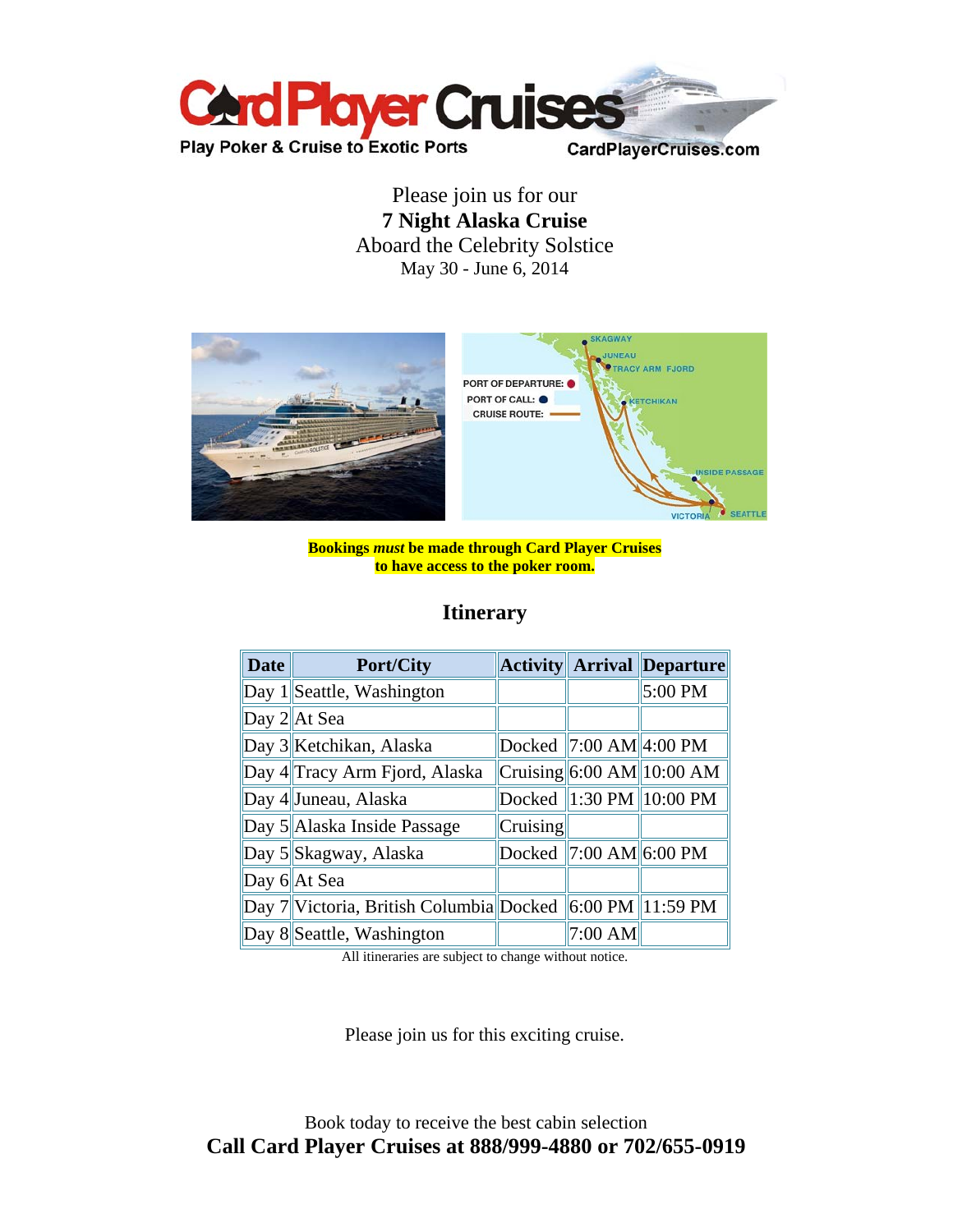# **Cruise Highlights**

## **Card Player Cruises invites you to visit these exotic ports with us!**



### **Ketchikan, Alaska:**

In the heart of the Tongass National Forest, immerse yourself in Tlingit Indian culture and view the world's largest collection of totem poles; kayak the colorful waterfront and stroll the boardwalk that once led to Ketchikan's red light district.



## **Tracy Arm Fjord, Alaska:**

Nestled between 3,000-foot high granite walls, the narrow, twisting slice of ocean called Tracy Arm Fjord weaves through the Tongass National Forest for roughly 35 miles. The shoreline is spotted with waterfalls created by melting snowcaps and trees sprouting at odd angles from rocky outcroppings. You will have ample time to admire the landscape and perhaps catch sight of a few native animals as you cruise through this port.



### **Juneau, Alaska:**

Juneau, the capital of Alaska, was founded during a gold rush in 1880. Today, the former gold-mining town counts among its riches some of Alaska's most spectacular scenery. Nestled at the foot of Mt. Juneau in the Alaska Panhandle, it faces the water from the mainland side of Gastineau Channel. Several magnificent fjords are located along the channel coast, and the majestic Mendenhall Glacier, a favorite of visitors, is nearby. If you're especially lucky, you might even sight some 40-ton humpback whales!



### **Skagway, Alaska:**

When gold was discovered in the Klondike region of the Yukon Territory (just across the border from Alaska), it resulted in the historic Gold Rush of 1898. As thousands of gold-crazed adventurers sought the best starting point for their arduous trek, they found the deepest penetration possible by boat was at the northern tip of the Lynn Canal. This is how Skagway was born.



### **Victoria, British Columbia:**

Located on the southern tip on the island of Vancouver in British Columbia, the city of Victoria is probably best known for its mild climate and active outdoor lifestyle. (In fact, the city has been named the "fittest city" in Canada more than once.) As the capital of British Columbia, the city is very tourist-friendly. Among the many attractions are world-famous gardens, its 150 years of British history, gourmet dining and fantastic shopping.

### **You Don't Want to Miss:**

#### **Alaska Inside Passage:**

Millions of years ago, southbound glaciers carved out the Inside Passage, leaving majestic fjords, islands and bays in their wake. Today, the spectacular views will leave a lasting impression on you. From the lush greenery of Tongass National Forest - the world's largest and northernmost temperate coastal rainforest - to the brilliant blue glaciers, you'll see jaw-dropping beauty everywhere you look. If you're especially lucky, you might even sight some 40-ton humpback whales!

#### **Skagway, Alaska:**

Take the unforgettable journey aboard the "Scenic Railway of the World" and travel 20 miles from tidewater to the summit of the White Pass - a 2,865 foot elevation. Ride in vintage rail cars as you retrace the original route to the White Pass summit. This fully narrated tour features panoramas of mountains, gorges, waterfalls, tunnels, trestles and historic sites. See the original Klondike Trail of '98 worn into the rocks, a permanent tribute to the thousands of souls that passed this route in seek of fortune. Experience this unique railroad that symbolizes accomplishment in the adventure of pioneering - triumph over challenge.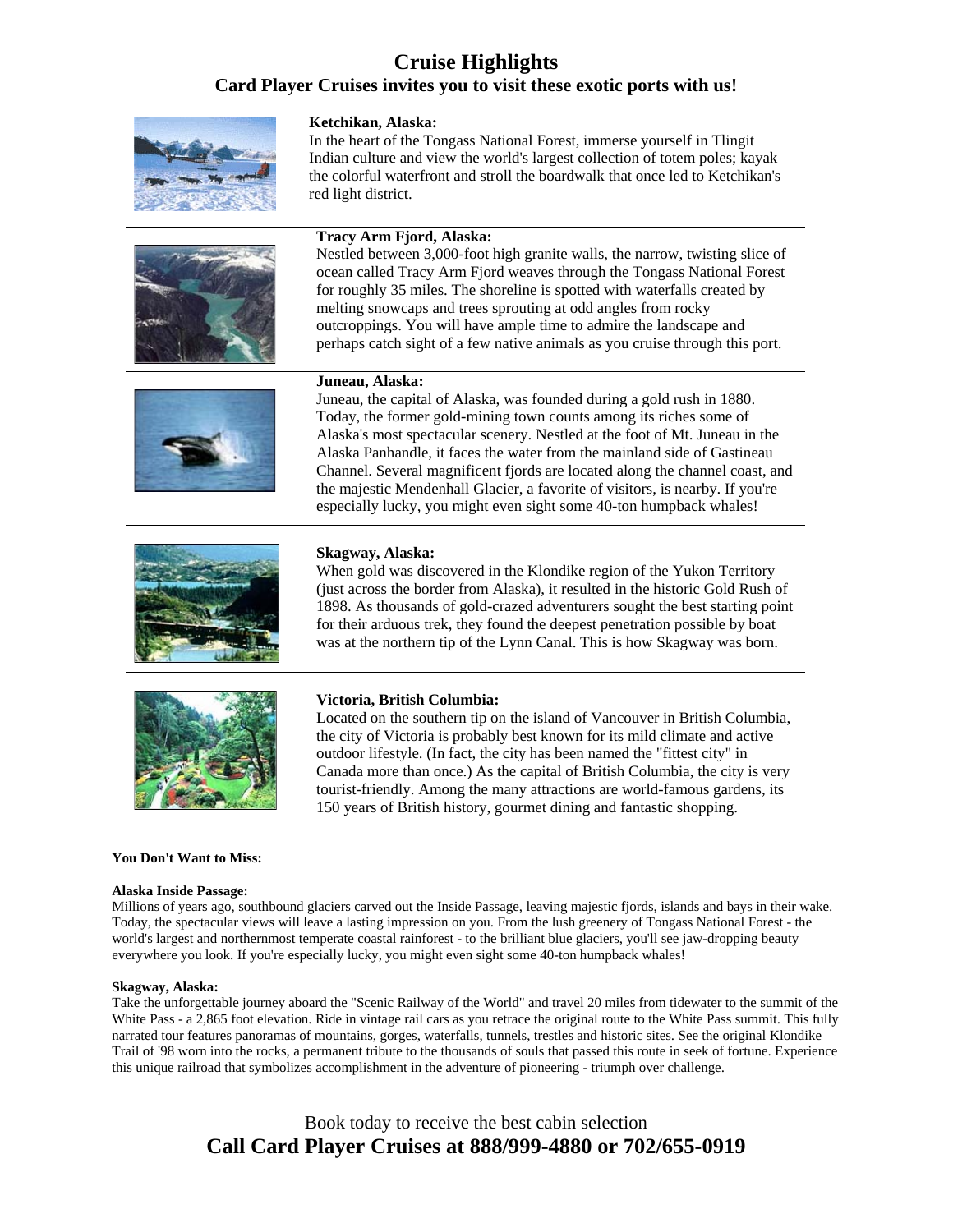# **Staterooms - Celebrity Solstice**





### **Sky Suite, Celebrity Suite, Royal Suite**

When you stay in a Suite, you'll enjoy the luxury of European-style butler service. This includes assistance with unpacking and packing. In-suite lunch and dinner service. Afternoon tea. Evening hors d'oeuvres and complimentary espresso and cappuccino. Floor-to-ceiling sliding glass doors, two beds convertible to queen-size, living room with queen sleeper sofa and vanity, mini refrigerator, 40" LCD TV, vanity, bath with shower/tub combination, veranda with lounge seating, Stateroom : 300 sq. ft., Veranda:79 sq. ft. **Category S2, CS, RS**





### **Ocean View Veranda:**

Floor to ceiling sliding glass doors, sitting area with sofa, two beds that convert to queen, bath with shower stall and washbasin, vanity, television, safe, phone, hairdryer, wireless internet access for a nominal fee. Stateroom : 194 sq. ft., Veranda: 54 sq. ft. **Category B, C, D -** All category 2D cabins have obstructed view when looking down to the water and slightly obstructed horizon view. Category 2C has unobstructed horizon view but obstructed views when looking down to the water.





#### **Ocean View:**

Window, two beds that convert to queen size, bath with shower, vanity, television, safe, phone, hairdryer, sitting area with sofa, wireless internet access for a nominal fee. Some staterooms may have a trundle bed. Stateroom : 177 sq. ft. **Category 8** 





## **Inside:**

Two beds that convert to queen, bath with shower, vanity, television, safe, phone, hairdryer, sitting area with sofa, wireless internet access for a nominal fee. Some cabins do not have sofa. Some staterooms may have trundle bed. Stateroom : 183 - 200 sq. ft. **Category 9, 10, 11**

Stateroom availability is subject to change without notice. Please contact us for more details.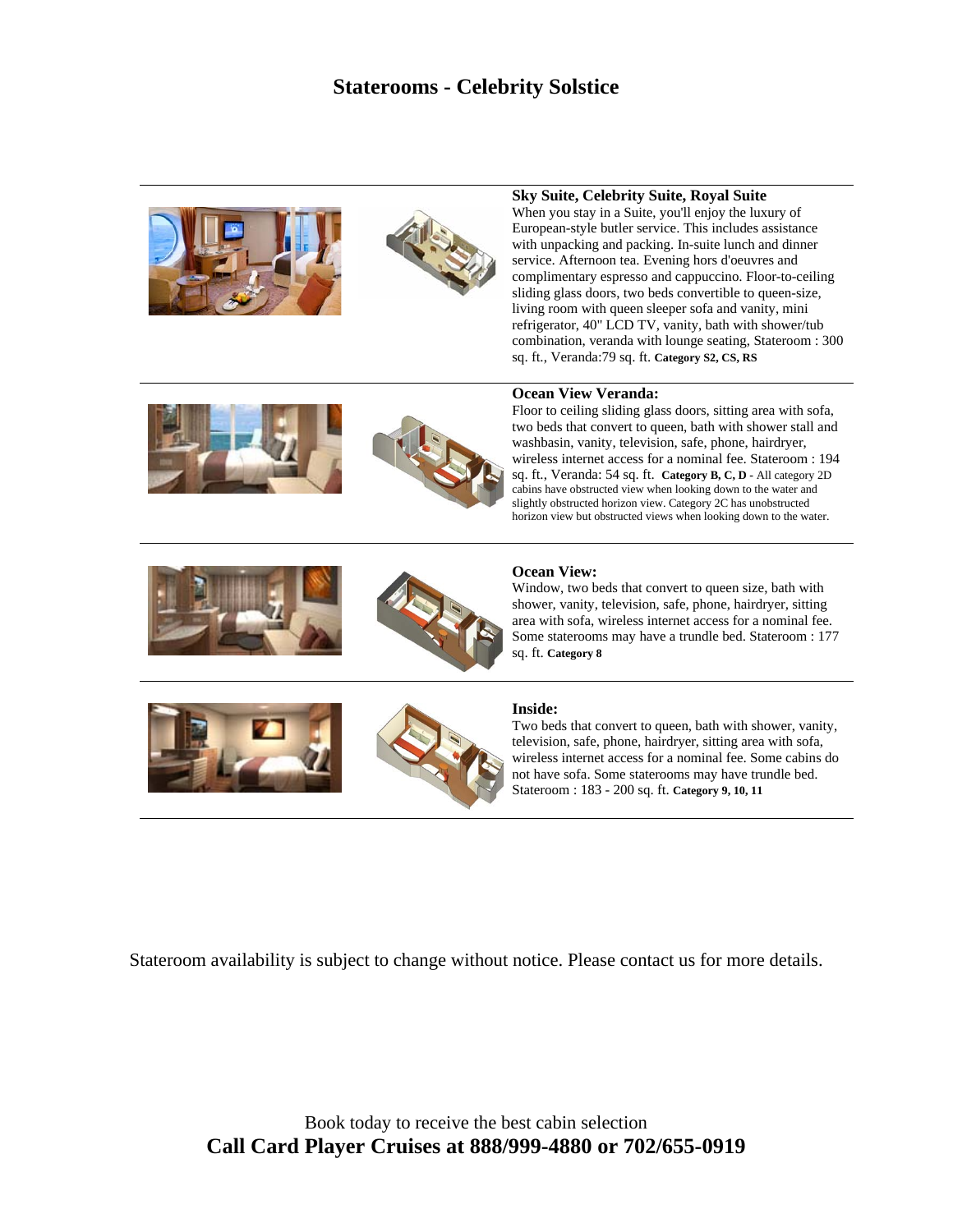# **Celebrity Solstice**



# **Ship Highlights**

Celebrity Solstice® is one of their more decorated ships at sea. So it's no wonder that it's full of "firsts." Like the first Lawn Club at sea. The first Hot Glass Show. The first cruise line to have 5 women, also known as "the Leading LadiesSM" redesign, and redecorate the staterooms. Some other things that set Celebrity Solstice apart are its specialty restaurants. Chef Jacques Van Staden's passion for food has taken the restaurants, the food and the overall dining experience to a whole new level in the cruising world.

But staterooms and specialty restaurants are only part of this ship's charm. Celebrity Solstice also has the AquaSpa® by Elemis® and fitness center, where you can pamper yourself with spa treatments or push yourself in a workout with one of our trainers.

If only life on land was as good as life on Celebrity Solstice®.

## **Ship Features:**

- Largest ship ever from Celebrity Cruises
- Sleek minimalist décor
- AquaClass spa cabins
- Blu, a restaurant designed by Blau & Associates
- Family veranda staterooms
- Ship-wide wireless Internet
- Enclosed solarium with pool and waterfall
- Expanded staterooms
- LCD TVs in every cabin

## **Ship Facts**

- Occupancy: 2850
- Tonnage: 122000
- Inaugural Date: Nov 23, 2008
- Length: 1041 ft
- Beam: 121 ft
- Draught: 27 ft
- Cruise Speed: 24 kts

**The excitement never stops on a Card Player Cruises poker cruise!**